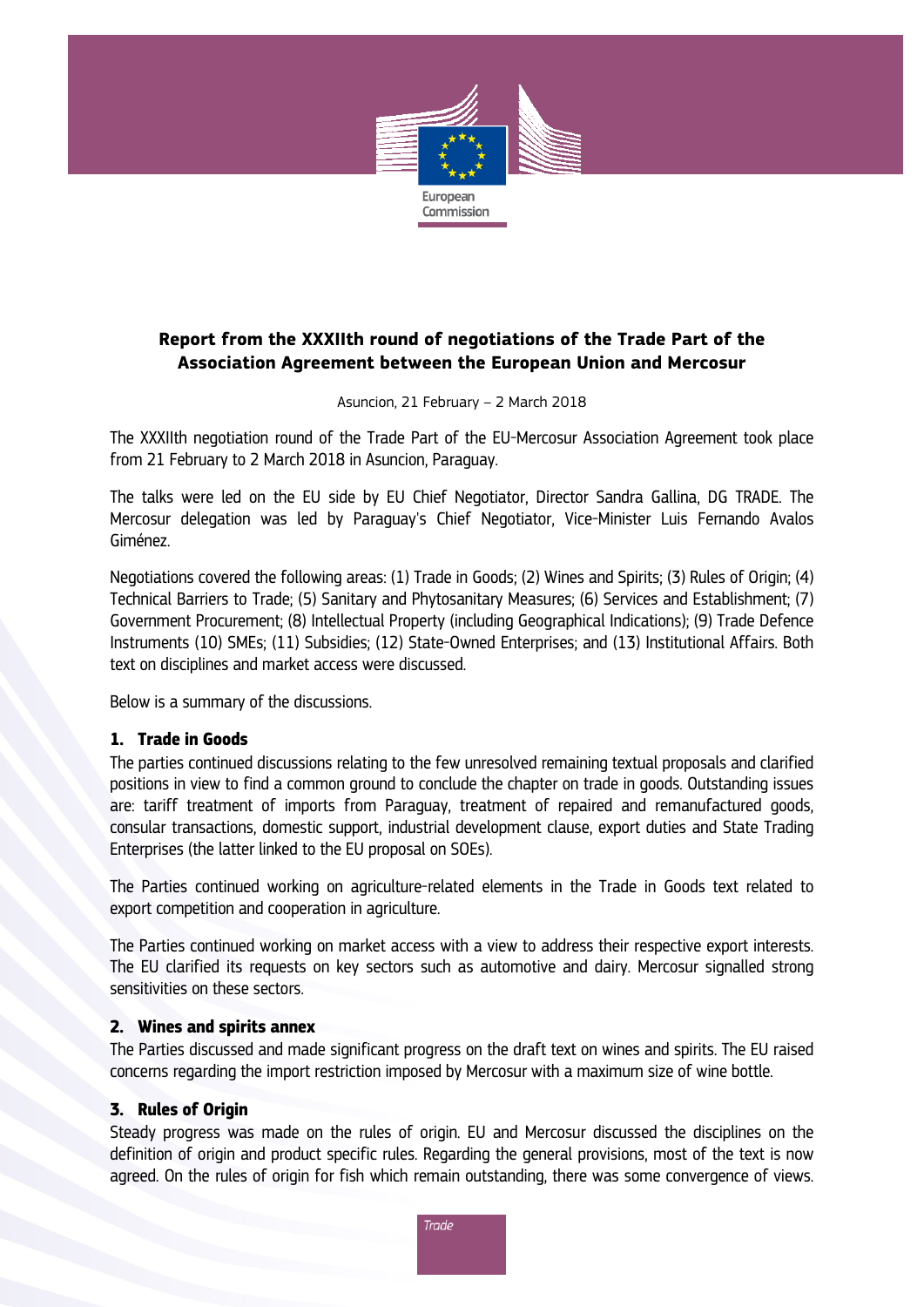Discussions continued on proof and verification of origin, where most of the text is agreed. On the product specific rules of origin, several chapters were closed and differences narrowed in other open chapters. The key area of cars was discussed and it was agreed further work is needed to bridge differences between the Parties.

## **4. Technical Barriers to Trade**

The Parties continued their discussion on the few open issues of the TBT Chapter. Difficulties remain in certain issues related to regulatory cooperation and conformity assessment.

Technical exchanges continued on the EU proposal for specific provisions on motor vehicles.

## **5. Sanitary and Phytosanitary Measures**

The EU and Mercosur reviewed the joint text resulting from the round of December 2017. The constructive atmosphere of the group allowed the two sides to progress and agree on some additional elements of the SPS Chapter, such as the recognition of the EU as a single entity, regionalisation, and deadlines for the procedures. The chapter is now almost concluded. The Parties have agreed to continue working on the remaining open issues.

The Parties also agreed to continue working on the Chapter on dialogues, which includes issues such as animal welfare and anti-microbial resistance.

## **6. Services and Establishment**

Discussions in the Services group focused on cleaning the few outstanding points in the text. This objective was reasonably attained. On the other hand, there are still some areas where the respective positions still need to converge, such as the scope of the e-commerce chapter (where Mercosur is seeking exceptions), a number of EU market access requests and Mercosur's request with respect to mode 4.

## **7. Government Procurement**

The parties discussed the text of the government procurement (GP) title and market access.

The Parties made further progress on the text, agreeing on few outstanding provisions, such as definitions, some aspects relating to scope and coverage, the EU proposal on modification of coverage, and the text of the limited tendering. The text is now agreed with the exception of few outstanding aspects mostly linked to market access (e.g. offsets).

As to market access, discussions allowed for a clarification of each other's market access offers exchanged on 5 December 2017. Parties discussed the requests for improvements of each other's offers.

## **8. Intellectual Property (including GIs)**

The IPR group made some further progress on general principles and copyright.

As regards GIs, the parties substantially advanced on their work on textual provisions and exchanged on the respective lists of geographical indications to be protected through the agreement, concentrating on a number of geographical indications where prior use exists in the territory of Mercosur countries.

## **9. Trade Defence Instruments**

The parties had a constructive discussion on all outstanding issues and many could be solved. As a result, the bilateral safeguard clause will be an effective tool for industries of both parties, if faced with difficulties following the trade liberalisation under the agreement.